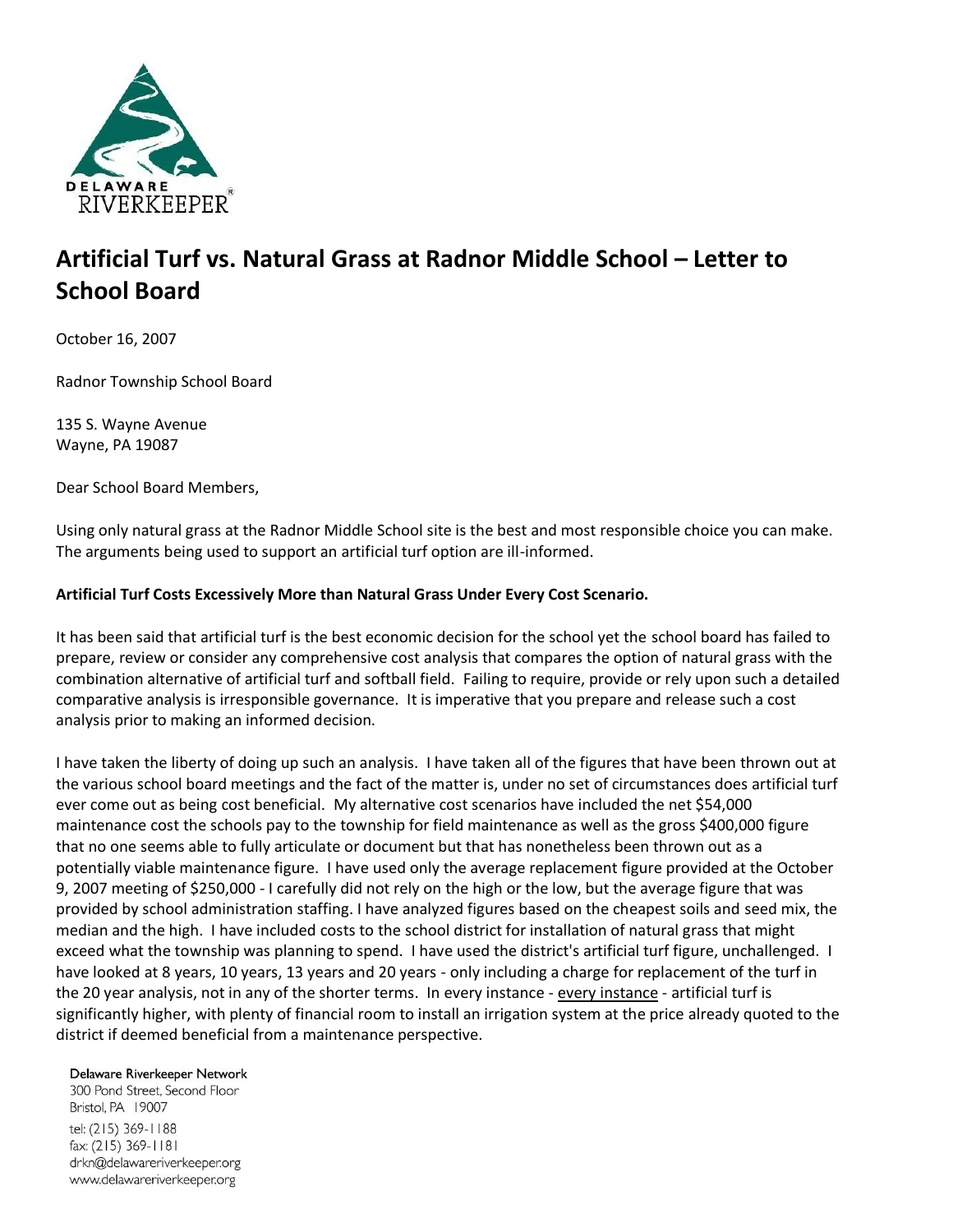When using the highest cost for natural grass installation (the best soils and seed option) and the most expensive maintenance cost scenario provided at the 10/9/07 meeting (the \$400,000 gross figure which is never actually paid, only \$54,000 of this is ever actually paid by the district to the township) artificial turf after 10 years (NOT including cost of replacement at the end of the 10 years) is \$392,000 more expensive; after 13 years with no replacement yet it is \$407,000 more expensive, after 20 years with one replacement during that 20 year period it is \$692,000 more expensive.

Under the more realistic maintenance cost option (an option based on the actual \$54,000 payment the district makes to the township for field and grounds maintenance) the artificial turf and softball scenario exceeds the natural grass scenario by: \$320,000 after 10 years with no replacement, \$313,000 after 13 years with no replacement, and \$548,000 after 20 years with one replacement.

Even if the district were to put in the irrigation system at the \$88,600 price tag provided at the 10/9/07 meeting, the natural grass option makes the most sense in the short term and the long term financially.

My analysis is available for review and discussion upon request. It considers many varied options and scenarios including varying year cycles, varying maintenance costs, varying installation costs, and the addition of sod. It clearly documents and demonstrates that for you to include artificial turf at the middle school site unjustifiably increases the costs of the project dramatically.

It is important to note, as I understand this is a claim that is now being made -- it is not a valid argument to say that if the School Board holds off on installing artificial turf today that it will end up costing more in the future. Today it is the Township that would be paying for and installing natural grass, that is a cost savings to the SchoolBaord that could be set aside for future use as needed and appropriate.

### **The District Would Violate Radnor's Code if it Reverses Its Decision to Use Natural Turf**

As has been discussed by the community with the School Board, when the Township Commissioners gave their approval in 2005 it was with the proviso that "[t]he plan will be *subject to review and recommendation* by the Design Review Board." (*emphasis added*) The resolution was unanimously passed by the Commissioners containing this requirement.

In accordance with the directions of the Board of Commissioners, on July 19, 2005, the Design Review Board met and considered the plan for the middle school facility. The Design Review Board approved the project under four (4) conditions including, "The landscaping plan approved as submitted with the recommendation the playing fields be **natural grass**."

It is inarguable that the July 18, 2005 approval of the Commissioners was strictly contingent upon the approval of the Design Review Board, which is evidenced by the phrase "subject to". Moreover, at the time of their approval, the Board of Commissioners provided no qualifiers or mitigating language that could be read to reasonably disregard or overrule any of the conditions the Design Review Board imposed. Rather, the Commissioners deliberately constrained themselves to the determination and recommendation of the Design Review Board on July 18, 2005 by using the language "[s]ubject to review and recommendation" in the body of their approval. The decision of the Design Review board was natural grass.

Furthermore, if the Board of Commissioners had a change of heart, and decided that they no longer wanted their approval to be **"subject to"** their preexisting, self-restricting condition, then the Board was required to follow the appellate protocol set forth in the Township Code, specifically Section 150-8. This section sets forth strict timing requirements that must be followed if a decision by the Design Review Board aggrieves any party. As per Section 150-8, the time for filing an appeal on the Design Review Board's decision to go with natural grass lapsed over two (2) years ago.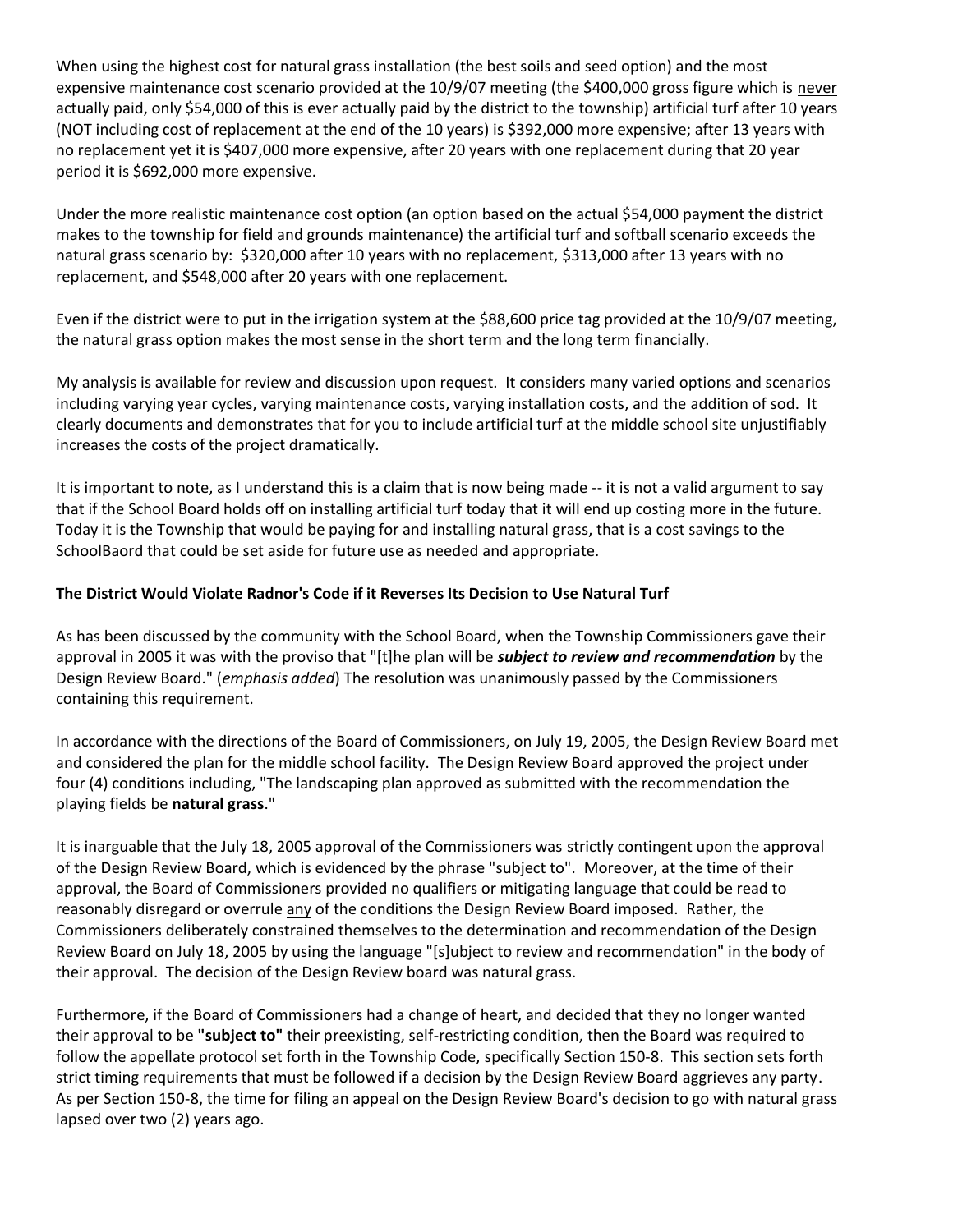Accordingly, because the Design Review Board and all associated conditions are clearly binding as per the selfimposed restrictions the Board of Commissioners imposed on themselves when they gave their approval on July 18, 2005, and because the window of opportunity to file an appeal has long since been shut, it would therefore be violative of Radnor's Code if the Board of Commissioners reverses its decision to use natural turf at the Middle School site at this time.

# **Assertions that Natural Grass at this Site, Over Infiltration, Will Not Survive are Unsubstantiated and Incorrect.**

Claims that natural grass at this site would not survive as the result of inundation by stormwater are contradicted by the experts and by design of the site. The infiltration system is being specifically designed to ensure that the recess/sports field will not be inundated by water but that instead water will flow through to the infiltration system below. A number of safeguards have been designed into the project to prevent inundation of the site by stormwater. Claims that grass at the site has been harmed by inundation in the past have no application to this newly designed system or play field.

Claims that natural grass at this site will not survive due to lack of water are again, the baseless claims of laypeople intent on securing artificial turf at the site at all cost. The fact is that as long as a natural grass system is appropriately selected, installed and maintained there is no reason to believe that it cannot withstand the programmatic use of the middle school and its student body. In 2002 the Philadelphia School District has already successfully installed a subsurface stormwater storage and infiltration system below its playfield at its recently constructed Penn Alexander School. This is considered a model project boasted for its success by the Philadelphia Water Department[.\[1\]](http://delawareriverkeeper.org/newsresources/factsheet.asp?ID=53#_ftn1)

Attached find letters from two experts attesting to the viability of a grass playfield field over infiltration.

ü According to Meliora Environmental Design "the stormwater bed beneath the playfield does not preclude the use of natural turf." "Natural turf requires maintenance regardless of the underlying system. With 12 inches or more of soil over the stone stormwater bed, the stormwater bed will not dry out the shallow-rooted turf system."

ü According to Viridian Landscape Studio "We at Viridian Landscape Studio endorse the use of play fields as areas for stormwater infiltration." "Much research is being conducted on turf grass that minimizes water and fertilizer use and holds up to extensive play." "In closing, there is no reason that a real turf playing surface will not work on a stormwater infiltration bed and this approach is, in fact, an important one in promoting sustainable solutions to stormwater management." "When comparing turf grass to artificial playing surfaces people often forget that artificial surfaces require maintenance too. Some of these tasks include top dressing and watering on hot days to cool down the surface for play."

Natural grass at the middle school site will not result in erosion as claimed by some. The roots associated with the natural grass will prevent nonnatural erosion and sedimentation to the stream below.

Comparing the middle school site to other locations in the township do not support a claim that grass here is not viable. Conditions at these locations are totally different. Claims of what did and did not happen at these locations and the final resulting outcome are undocumented and have not been subject to any kind of objective review or scrutiny - they are simply the self-motivated claims of a sporting community intent on obtaining artificial turf at the middle school site.

One of the biggest arguments made for artificial turf is the increased playing time it provides. While artificial turf technology has progressed, so too has the science surrounding natural turf grass for sports. The right selection of soils, grass seed, maintenance and playing schedule can significantly enhance the usability of natural grass for sports playing.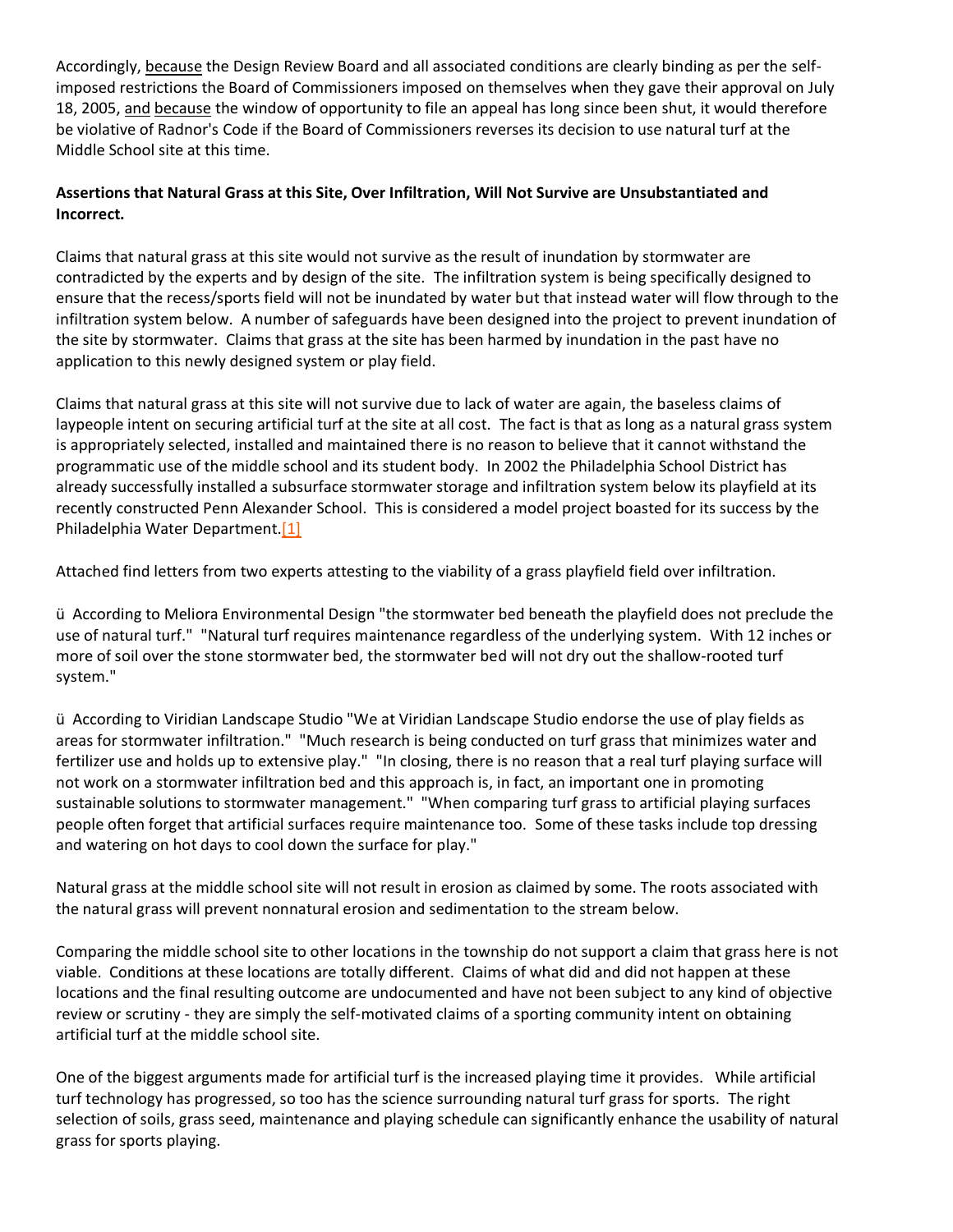While, according to Mr. McAdams, the site may be used by as many as 1100 students daily, he fails to emphasize the number of days annually the site will be used by students. Radnor Middle School is only in session in the range of 180 days a year, some of these half days and a number of the days students are already forced inside due to rain, cold and/or snow conditions. The use of Odorisio, North Wayne and South Devon fields should all be included in this use analysis. In addition, if there is a perception that use by the sporting community will result in overstress of the field from a school board perspective then such uses should be limited or prohibited. This is a field intended for school use, it is more than capable of withstanding school and extra-school use if installed and maintained properly. School Board members trying to justify an additional \$300,000 \$700,000 additional investment of taxpayer dollars in order to support a perception of need for nonschool functions are behaving irresponsibly.

#### **Environmental, Educational and Social Affects of ArtificialTurf Cannot be Justified.**

Environmentally artificial turf is a concern - both in and of itself, but also in that the use of artificial turf denies us the benefits of natural grass.

Artificial turf can be a source of toxins; it provides no pollution filtering, it provides no habitat, and it will not help the infiltration system better handle its water.

Scientific study into the environmental, health and safety affects of artificial turf are in the early stages. That being said, independent scientific studies have identified that the use of artificial turf is a threat to local streams and aquatic communities. Study has concluded that the use of tires in artificial turf has the potential to pollute our environment with PAHs, phenols and zinc $[2]$  and that runoff from an artificial turf field draining to a local creek can pose "a positive risk of toxic effects on biota in the water phase and in the sediment." $[3]$  Zinc has also been shown to leach from the artificial turf fibers. $[4]$  It is believed that chemicals leaching from synthetic turf materials occurs slowly, and as a result the environmental harms may take place over many years[.\[5\]](http://delawareriverkeeper.org/newsresources/factsheet.asp?ID=53#_ftn5) While the supporters of artificial turf point to studies minimizing its environmental threat, the fact is, there is enough science, and enough concern about the environmental harms of artificial turf that a number of European countries have held conferences dedicated to the issue and have passed or are working on regulations, policies and/or monitoring requirements for artificial turf systems. It is incumbent on the School Board to make the decision that is most protective of our community, our environment and our children - it is incumbent on the School Board to make the risk averse decision - and to endorse its selection of natural grass at the Middle School site, not change it to artificial turf.

By comparison, natural grass and soil can filter pollution that would otherwise enter the infiltration and stream system, including pollution washed from the neighboring softball field; they can help the infiltration system soak up and remove water; and they can provide habitat for birds and insects which enrich our lives and the education of our children.

There is little debate over the excessive heat created by the presence of artificial turf. On October 8, 2007, when it was 86 degrees in the afternoon, the temperature on the artificial turf at the High School measured 111 degrees. These measures in Radnor Township equate to the findings of a number of studies on the matter.

Studies document that the surface temperature on artificial turf is dramatically increased as compared to surrounding land uses, particularly natural grass. Studies have found temperatures on artificial turf exceeding temperatures on nearby natural grass by 86.5° F, by 95 to 140° F, and by 39 to 68.5° F. While irrigation provided significant cooling for the synthetic turf, after only 5 minutes the temperature quickly rose again, with a nearly doubling of temperature (85° F to 164° F) after only 20 minutes.  $[6]$  Assertions by others that artificial turf does not get much hotter than pavement nearby are silly - we are not talking about a choice between pavement and artificial turf, this is a choice between natural grass and artificial turf.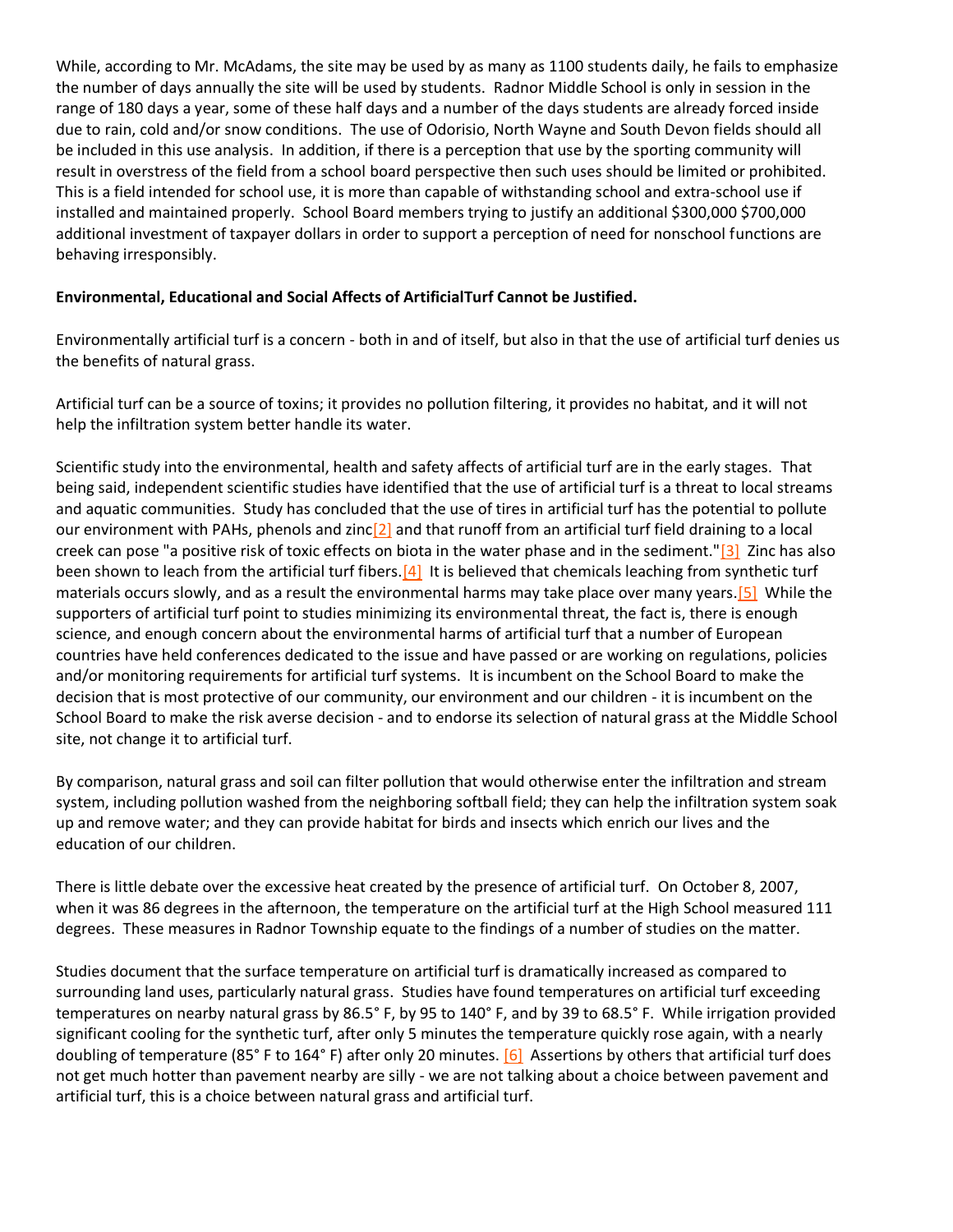The heat island affect of artificial turf is also a concern for the neighboring community. Wayne is already well developed, much more so than many of the outer lying areas of the Township. The high levels of pavement and rooftops contributes to increased temperatures in the community. Installing artificial turf with its excessive temperature regimes is bound to contribute temperature-wise to the community and kids seeking to enjoy the out of doors.

The School Board has apparently totally ignored this community impact of genuine concern.

Concerns regarding the excessive temperatures range from the implications for players already exerting themselves playing in such excessively high temperatures, to the implications for burns when players or pedestrians come into contact with the hot surfaces, to the implications for small children trying to enjoy casual play on a hot day during recess or school activities. At the last school board meeting it was acknowledged that the temperatures can get so extreme that it prohibits children from walking on the surface, particularly small children, in bare feet - this should tell us something.

Natural grass, by comparison, provides a natural cooling affect. "The temperature of natural grass rarely rises above 85 degrees Fahrenheit, regardless of air temperature." [\[7\]](http://delawareriverkeeper.org/newsresources/factsheet.asp?ID=53#_ftn7) The cooling contribution of natural grass can be felt on any hot day.

## **Teaching by Example**

The Radnor Middle School project has been portrayed to our students, the community and the media (most recently the Philadelphia Inquirer) as an ecologically sensitive development project. Using artificial turf contradicts this commitment. Artificial turf is an environmental threat. In addition, artificial turf is not natural, and as such is certainly not the best environmental choice for our environmentally friendly school.

As a community we have invested heavily in building an environmentally friendly school -- it is an absolute contradiction to place living vegetation on our rooftops and plastic grass on the ground.

If the concern is getting the kids out to play sooner then we should be planning on sod which only adds an additional \$40,000 to \$95,000 to the cost of the project (depending on the figures used) - not over \$630,000 like artificial turf.

It does seem apparent, from the public record being built, that the primary driver for an artificial turf field is its future use by the nonschool sporting community. The Radnor Middle School is for the entire community, the field behind is for all of our kids and families. It is not okay to confiscate the field from the community and to turn it over to the sporting community. It is not okay to force our children to spend their recreational time at school on fake grass, with all the odors, heat and environmental harms it causes; and to deny them the ability to enjoy the touch, feel, smell and coolness of real grass in order to accommodate the sportsters in our community.

The drawbacks and risks associated with artificial turf do not warrant our investing in it, even if it does mean a few more games can be played within a given period of time.

This is a community field, it needs to serve the community - natural grass accommodates the sportsters while also accommodating everyone else. And as a result it makes it the better choice.

Yours sincerely,

Maya K. van Rossum, the Delaware Riverkeeper